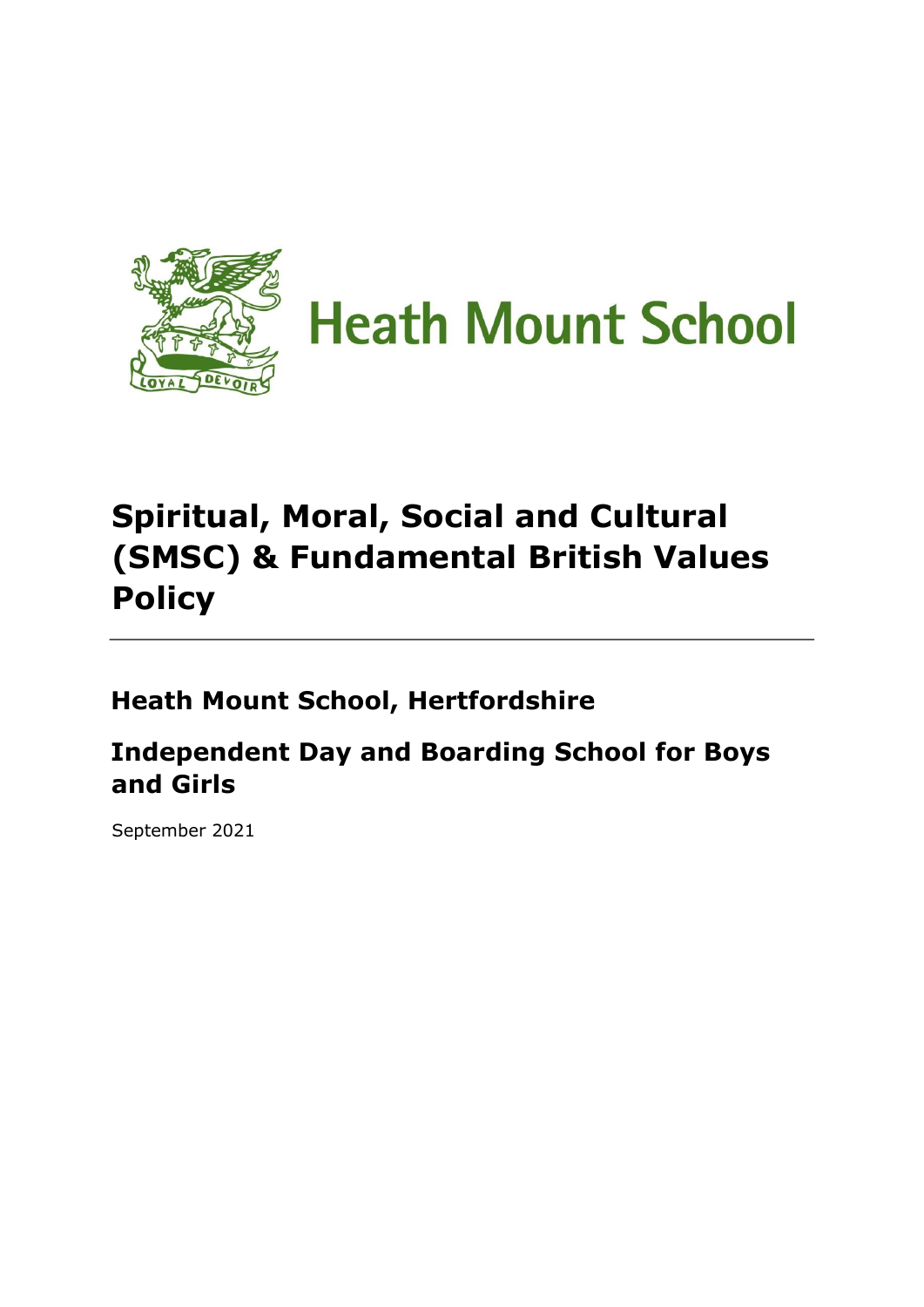# 1. **Legal Status**

1.1. This policy complies with Part 2, paragraph 5 of the Education (Independent School Standards) (England) 2019.

# 2. **Related Policies**

- 2.1.Curriculum Policy
- 2.2. Equality and Accessibility Plan
- 2.3.Child Protection and Safeguarding Policy
- 2.4.Behaviour and Discipline Policy
- 2.5. PSHEE Policy

# 3. **Application and Accessibility**

- 3.1. This is a whole school policy is available to parents, staff and pupils in the following ways:
	- 3.1.1. via the school website;
	- 3.1.2. In the policies file on the Staff drive.

# 4. **Definitions**

- 4.1. Under Section 78 of the Education Act 2002, all schools must promote Spiritual, Moral, Social and Cultural (SMSC) education. Definitions provided by the Act are:
	- 4.1.1. **Spiritual** the growth of a sense of self, unique potential, understanding of strengths and weaknesses, a will to achieve, question and challenge and recognition of a need to address one's mental well-being.
	- 4.1.2. **Moral** an understanding of the difference between right, wrong, moral conflict, developing concern for others reflection on the consequences of actions and making responsible moral decisions and acting on them.
	- 4.1.3. **Social** a realisation of responsibilities and rights, ability to relate to others, to work with them for the common good, a sense of belonging and the awareness of the need and possibility of making an active contribution to society.
	- 4.1.4. **Cultural** an understanding of cultural traditions, to appreciate and respond to a variety of aesthetic experiences; respect for one's own culture/s and the cultures of others; a curiosity about difference; an ability to contribute to culture.
- 5. The Department for Education has also identified the following core British values: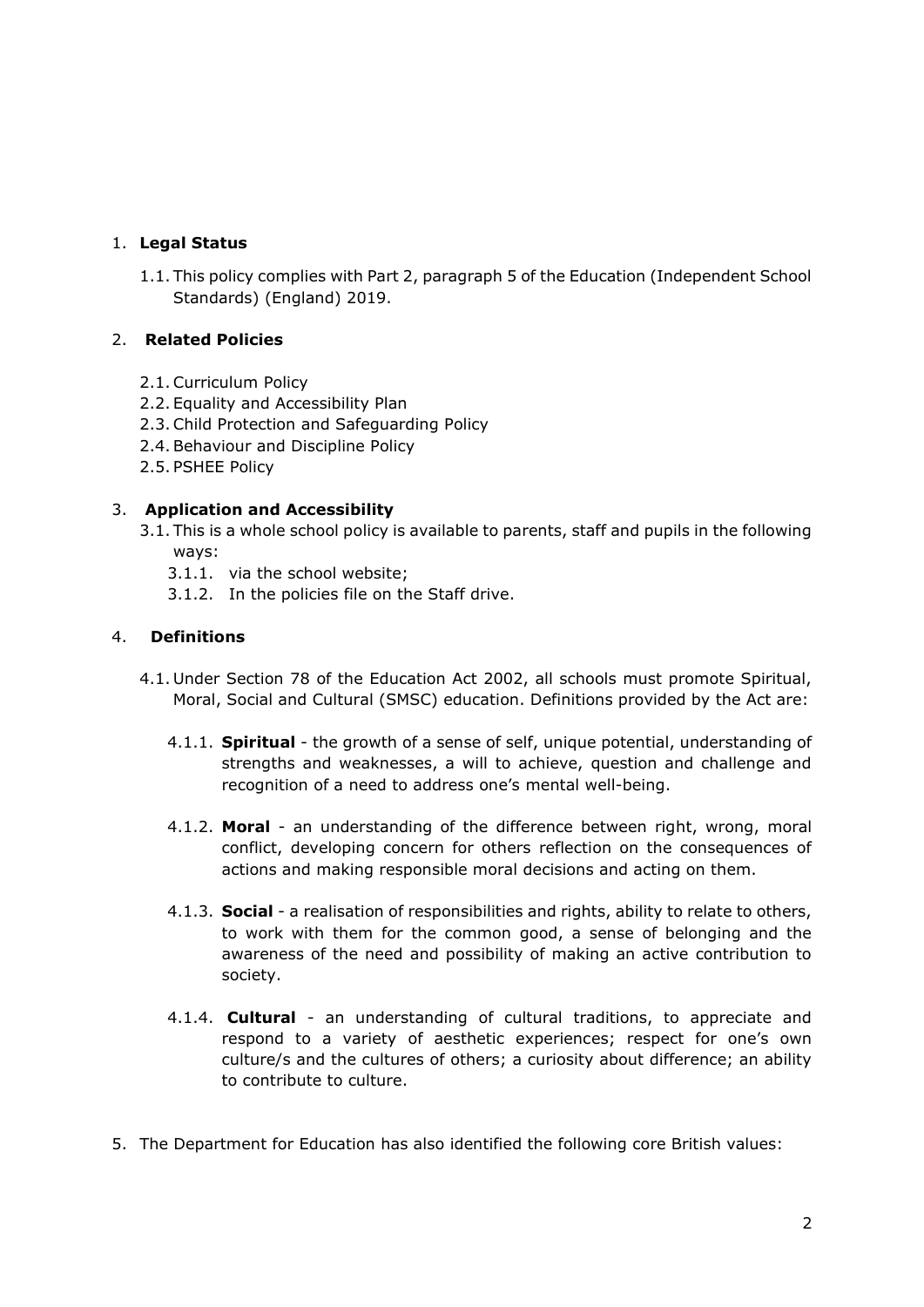- 5.1. **Democracy**: Respect for democracy and support for participation in the democratic process;
- 5.2. **The rule of law**: Respect for the basis on which the law is made and applied in England;
- 5.3. **Individual liberty**: Support and respect for the liberties of all within the law;
- 5.4. **Mutual respect and tolerance**: Support for equality of opportunity for all and respect and tolerance of different faiths and religious and other beliefs.

## 6. **Policy Statement**

- 6.1. Heath Mount School ('the School') recognises the essential role SMSC education has to play in both pupil's individual development and the development of society as a whole. We aim to create the right culture and conditions to allow our pupils to flourish, not only during their time at school, but by building their character and values so that they can excel in life when they move on and benefit others by doing so. We aim to do this by being a school that:
	- 6.1.1. actively promotes the fundamental British values of democracy, the rule of law, individual liberty, and mutual respect and tolerance of those with different faiths and beliefs;
	- 6.1.2. ensures that principles are actively promoted which:
		- a. enable pupils to develop their self-knowledge, self-esteem and selfconfidence;
		- b. enable pupils to distinguish right from wrong and to respect the civil and criminal law of England;
		- c. encourage pupils to accept responsibility for their behaviour, show initiative and understand how they can contribute positively to the lives of those living and working in the locality in which the school is situated and to society more widely;
		- d. enable pupils to acquire a broad general knowledge of and respect for public institutions and services in England;
		- e. Enable further tolerance and harmony between different cultural traditions by enabling pupils to acquire an appreciation of and respect for their own and other cultures;
		- f. encourage respect for other people, paying particular regard to the protected characteristics set out in the 2010 Equality Act;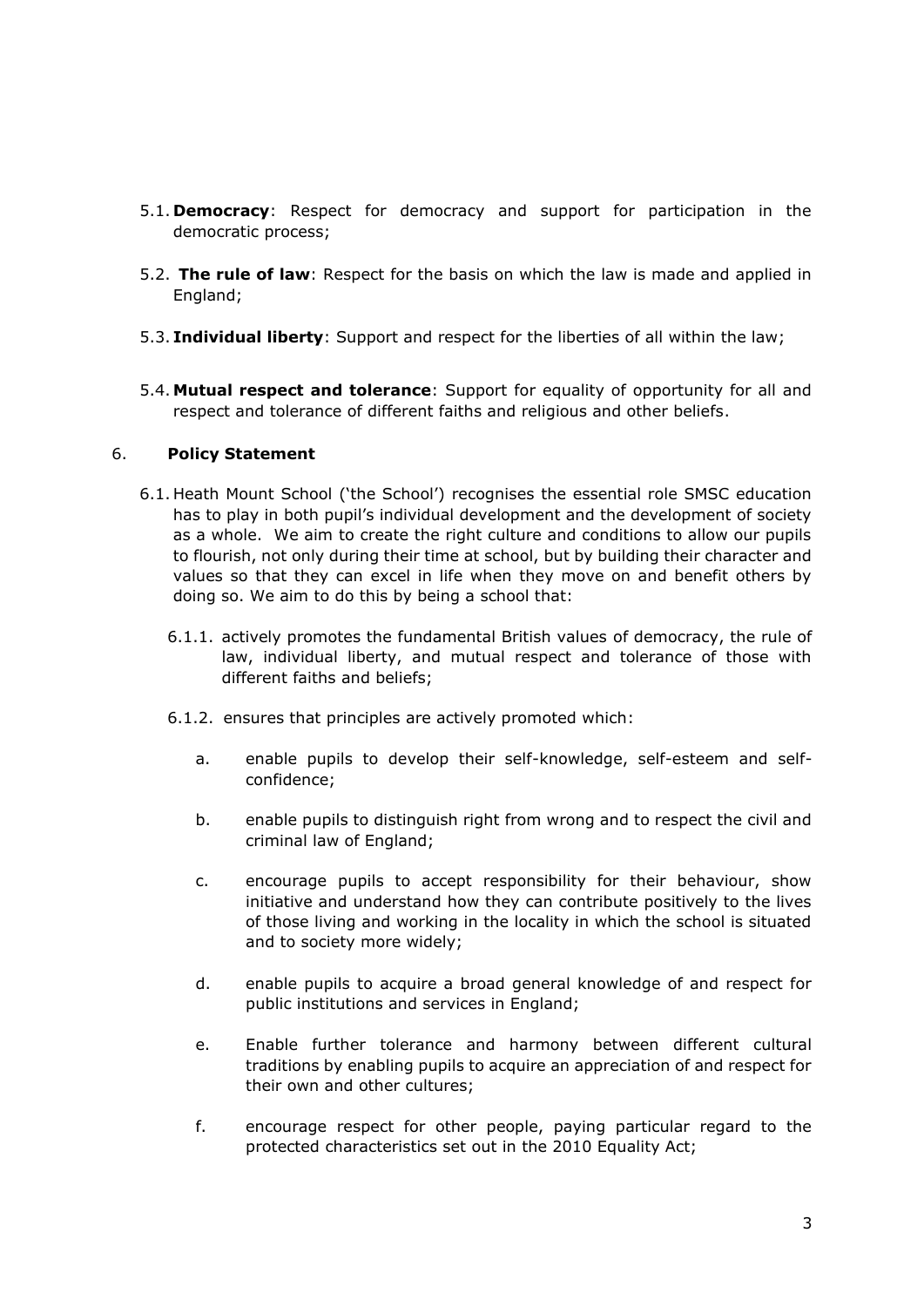- g. encourage respect for democracy and support for participation in the democratic process, including respect for the basis on which the law is made and applied in England;
- h. precludes the promotion of partisan political views in the teaching of any subject in the school;
- i. will take such steps as are reasonably practicable to ensure that where political issues are brought to the attention of pupils:
	- while they are at the school;
	- while they are taking part in extra-curricular activities which are provided or organised by or on behalf of the school;
	- in the promotion at the school, including through the distribution of promotional material, of extra-curricular activities taking place at the school or elsewhere, they are offered a balanced presentation of opposing views.

## 7. **Implementation**

- 7.1. The School works to nurture the right culture and conditions to allow pupils to flourish, not only during their time at school, but by building their character and values to excel in life when they move on. Our ethos is underpinned by both our Values and our Attitudes to Learning. Staff promote these and this in turn influences the behaviour and attitudes within the school. The Values consist of Integrity, Respect, Acceptance, Industry and Achievement. In addition to these key values, we equip the boys and girls with the skills to become lifelong learners. The attitudes to learning encompass collaboration, reflection, perseverance and respect and are taken from the Learning Power Approach ethos that we follow as a whole school from Early Years through to Year 8 (see Curriculum Policy).
- 7.2.See the attached Appendix to this policy which shows how the themes and units of work within the PSHEE Programme contribute to the different aspects of the SMSC agenda.)

#### 8. **Spiritual Development**

- 8.1. Through assemblies (whole school, section, and year group), the curriculum, extracurricular clubs, the pastoral care system and trips, the School will:
	- 8.1.1. assist pupils to reflect, question and explore;
	- 8.1.2. develop their capacity for critical and independent thought;
	- 8.1.3. discuss their beliefs, feelings, values and responses to personal experiences;
	- 8.1.4. encourage pupils to relate their learning to a wider frame of reference;
	- 8.1.5. enable pupils to engage in and ultimately to contribute to "the great conversation";
	- 8.1.6. engage their imaginations and feelings;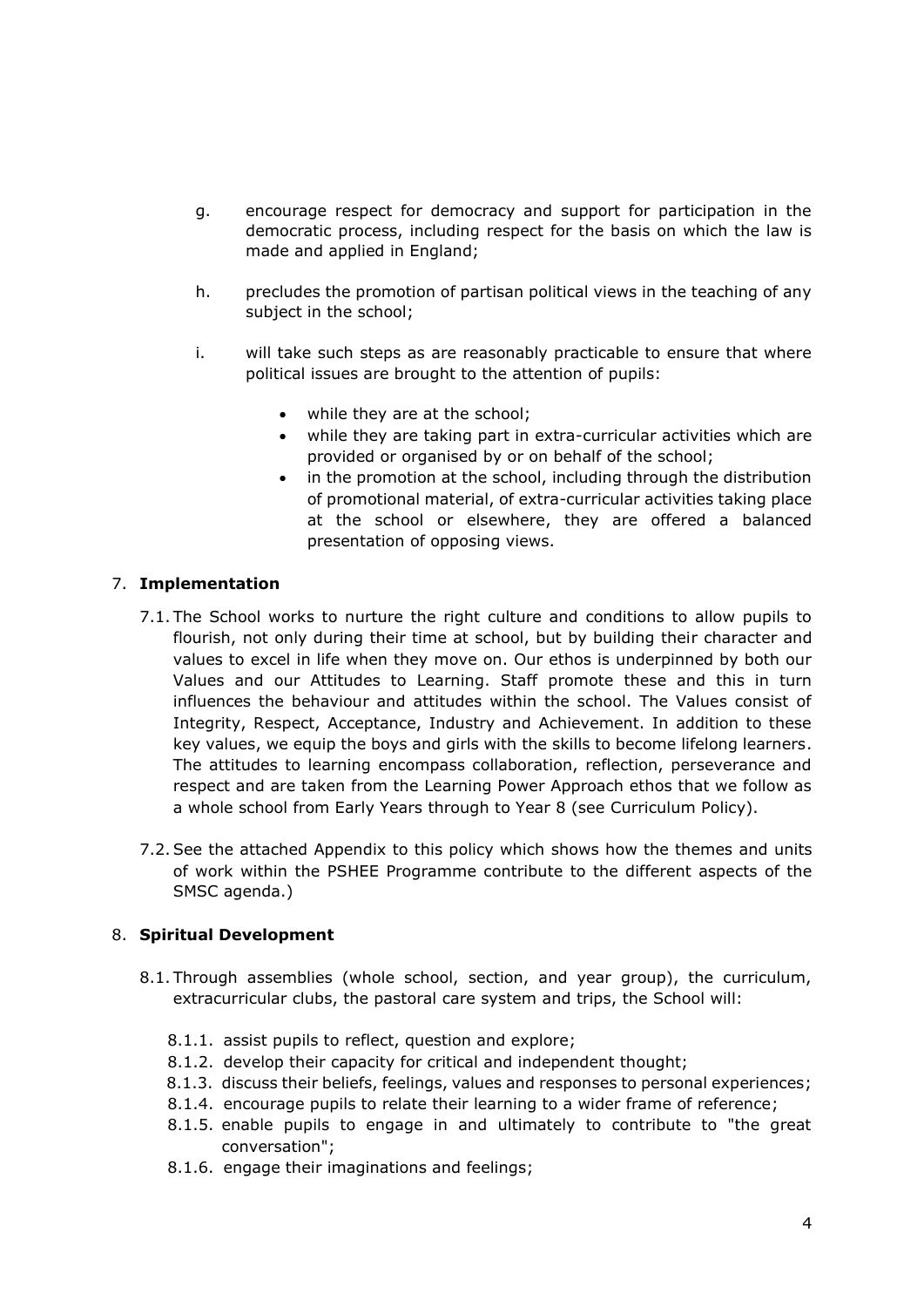- 8.1.7. experience moments of stillness and reflection;
- 8.1.8. form and maintain worthwhile and satisfying relationships;
- 8.1.9. give pupils the opportunity to explore values and beliefs, including religious belief, and the way in which they affect peoples' lives;
- 8.1.10. give pupils the opportunity to understand human feelings and emotions, the way they affect people and how an understanding of them can be helpful;
- 8.1.11. promote their self-esteem by valuing and commending their achievements;
- 8.1.12. provide opportunities for them to debate, discuss and exchange views and insights;
- 8.1.13. reflect on, consider and celebrate the wonders and mysteries of life and;
- 8.1.14. sustain their self-esteem in their learning experience.

## 9. **Moral Development**

- 9.1. Through assemblies (whole school, section, and year group), the curriculum, extracurricular clubs, the pastoral care system and trips, The School will:
	- 9.1.1. provide a clear moral code as a basis for behaviour which is promoted consistently through all aspects of the school;
	- 9.1.2. provide models of moral virtue through literature, humanities, sciences, arts, assemblies and acts of worship;
	- 9.1.3. promote respect for others, including understanding the challenges of age, disability, gender reassignment, marriage and civil partnership, pregnancy and maternity, race, religion or belief, sex and sexual orientation. The School does not have to necessarily address all of the protected characteristics in every year group in its teaching and other activities. However, in the event of an occurrence at school involving one or more protected characteristics becomes an issue amongst the pupils, the School will help the children understand the issues and ensure the children respect those with those characteristics.
	- 9.1.4. promote a respect for the Law and do so offering a balanced presentation of opposing views;
- 9.2. Through this the School will enable pupils to:
	- 9.2.1. distinguish between right and wrong;
	- 9.2.2. recognise the unique value of each individual;
	- 9.2.3. recognise the challenge of religious teaching;
	- 9.2.4. listen and respond appropriately to the views of others make informed and independent judgement;
	- 9.2.5. take initiative;
	- 9.2.6. act responsibly with consideration for others;
	- 9.2.7. gain the confidence to cope with setbacks and learn from mistakes;
	- 9.2.8. show respect for the environment.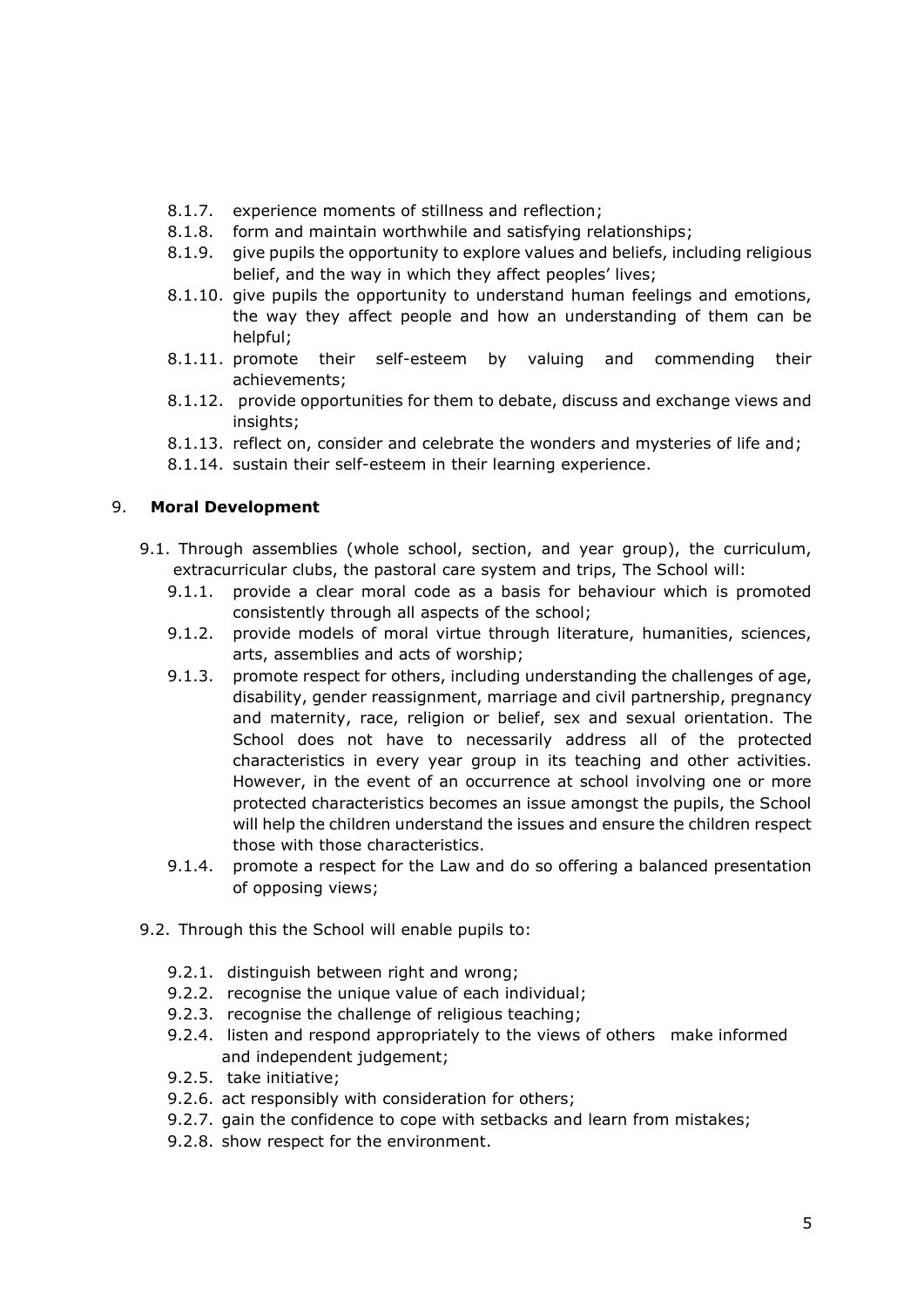#### 10. **Social Development**

- 10.1. Through assemblies (whole school, section, and year group), the curriculum, extracurricular clubs, the pastoral care system and trips, the School will:
	- 10.1.1. foster a sense of community, with common, inclusive values which ensure that everyone, irrespective of race, learning and physical needs, nationality, gender, ability, sexual orientation and religion can flourish;
	- 10.1.2. help pupils develop personal qualities which are valued in a civilized society;
	- 10.1.3. help pupils develop a readiness to celebrate others' achievements;
	- 10.1.4. help pupils develop a sense of how their lives and that of the school relate to the wider community it serves;
	- 10.1.5. help pupils develop an understanding of their individual and group identity, and through that a willingness to co-operate with other pupils by balancing individual and collective needs;
	- 10.1.6. teach pupils to work, play and compete together supportively and cooperatively;
	- 10.1.7. help pupils debate social issues;
	- 10.1.8. help pupils begin to understand the need for social justice and a concern for those in the wider community;
	- 10.1.9. help pupils learn about service in the school and wider community;
	- 10.1.10. teach the value of participation in community service, charitable activities and the continued development of such initiatives.

#### 11. **Cultural Development**

- 11.1. Through assemblies (whole school, section, and year group), the curriculum, extracurricular clubs, the pastoral care system and trips, the School will:
	- 11.1.1. provide opportunities for pupils to participate in literature, drama, music, art, crafts and other cultural events and encourage pupils to reflect on their significance;
	- 11.1.2. enable pupils to discover and develop their aesthetic, creative, intellectual and physical skills;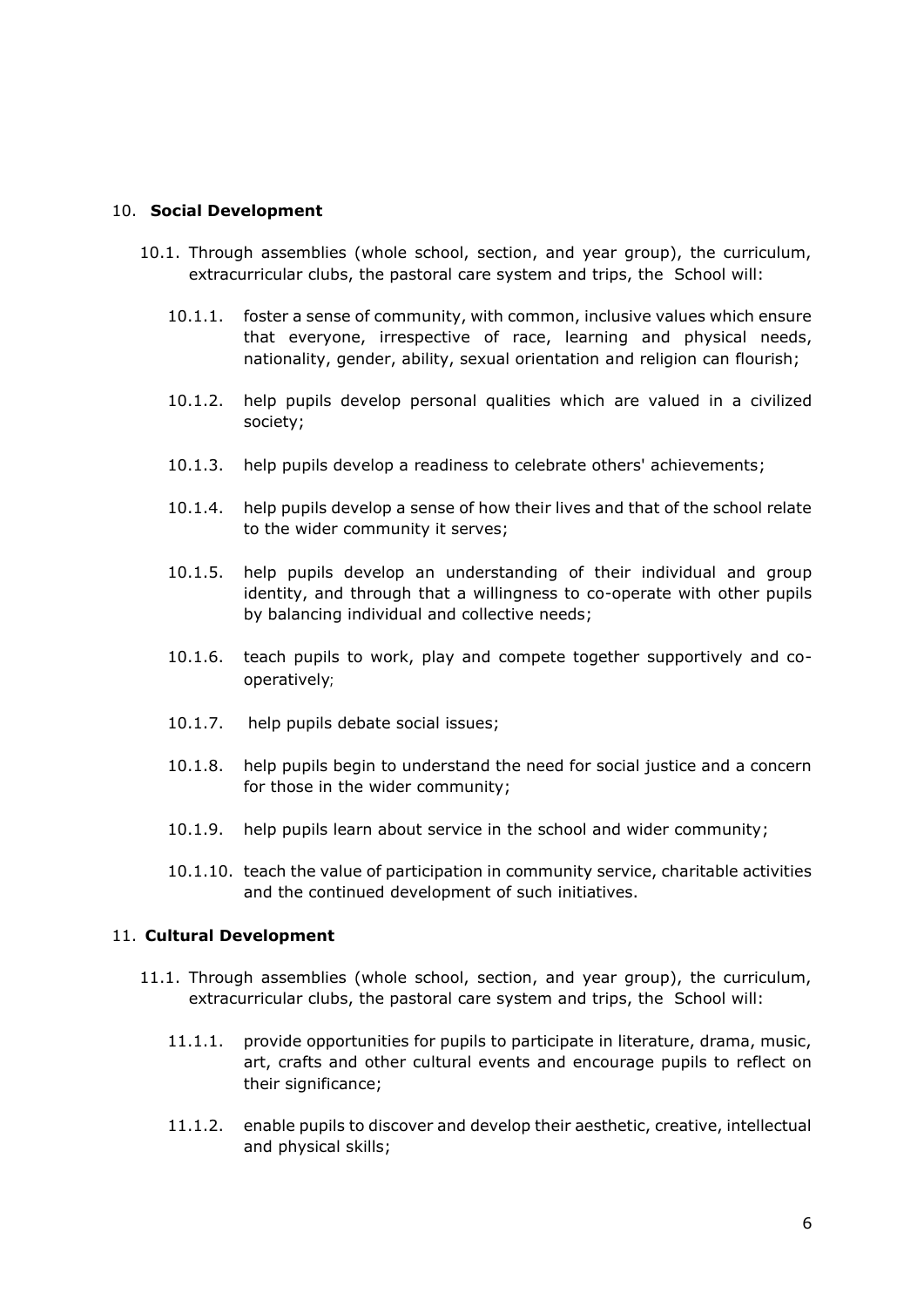- 11.1.3. provide opportunities for pupils to explore their own cultural traditions and values;
- 11.1.4. develop in pupils an awareness of their own cultural roots;
- 11.1.5. extend pupils' knowledge and use of cultural imagery and language;
- 11.1.6. present authentic accounts of the attitudes, values and traditions of diverse cultures;
- 11.1.7. help pupils recognise the value and richness of cultural diversity in Britain, and how these influence individuals and society;
- 11.1.8. recognise religions as world faiths and their global significance;
- 11.1.9. help pupils to understand, respect and appreciate other beliefs, social circumstances and cultures and their impact;
- 11.1.10. provide opportunities to explore what is meant by 'Britishness' and to identify with core British values. (See below).

#### 12. **Promotion of British Values**

- 12.1. The British values of democracy, rule of law, individual liberty, mutual respect and tolerance of other faiths and beliefs are promoted:
	- 12.1.1. through their being embedded in our values;
	- 12.1.2. through specific PSHEE sessions;
	- 12.1.3. through assemblies (whole school, section, and year group), the curriculum, extra-curricular clubs, the pastoral care system and trips.

#### 13. **Government Advice on School Policy**

- 13.1. The Education (Independent School Standards) (England) (Amendment) Regulations 2014 govern this area. Alongside the DfE's document: 'The Independent Schools Standards: guidance for independent schools 2019.
- 13.2. The Regulations state that, to meet the standard for the SMSC development of pupils, the proprietor of an independent school must:
	- 13.2.1. Actively promote the fundamental British values of democracy, the rule of law, individual liberty, and mutual respect and tolerance of those with different faiths and beliefs;
	- 13.2.2. Prevent the promotion of partisan political views in the teaching of any subject in the School;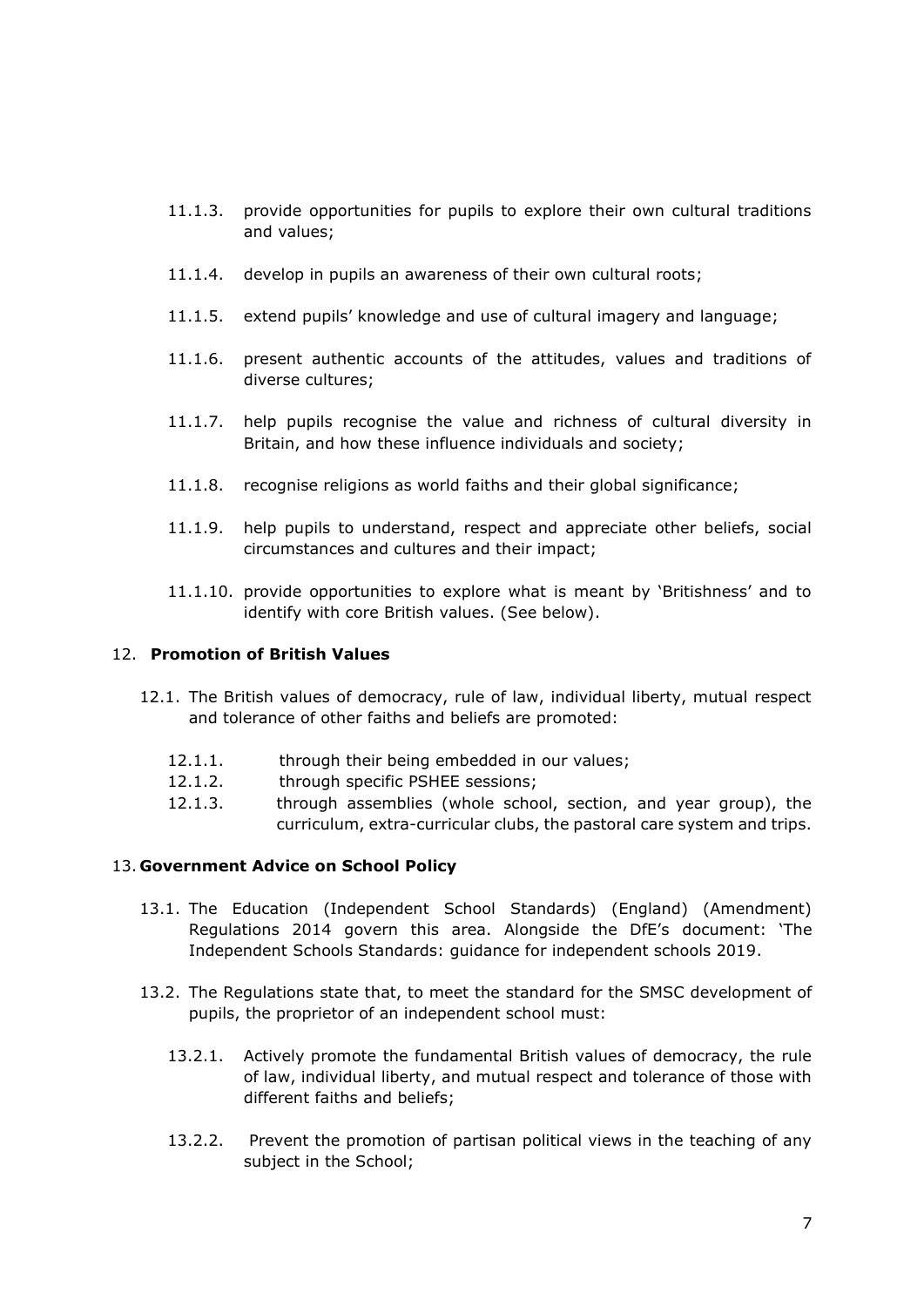- 13.2.3. Take such steps as are reasonably practicable to ensure that, where political issues are brought to the attention of pupils, they are offered a balanced presentation of opposing views.
- 13.3. The balanced presentation of opposing views applies while pupils are in attendance at school, while they are taking part in co- or extra-curricular activities provided by, or on behalf of, the school, and in the promotion of those co- or extra-curricular activities, whether they are taking place at the school or elsewhere.
- 13.4. Schools must also ensure they actively promote principles that:
	- 13.4.1. Enable pupils to develop their self-knowledge, self-esteem and selfconfidence Enable pupils to distinguish right from wrong and to respect the civil and criminal law of England;
	- 13.4.2. Encourage pupils to accept responsibility for their behaviour, show initiative and understand how they can contribute positively to the lives of those living and working in the locality in which the school is situated, and to society more widely;
	- 13.4.3. Enable pupils to acquire a broad general knowledge of and respect for public institutions and services in England;
	- 13.4.4. Enable further tolerance and harmony between different cultural traditions by enabling pupils to acquire an appreciation of and respect for their own cultures;
	- 13.4.5. Encourage respect for other people, paying particular regard to the protected characteristics set out in the Equality Act 2010; and
	- 13.4.6. Encourage respect for democracy and support for participation in the democratic process, including respect for the basis on which the law is made and applied in England.

## 14. **Fundamental British values: expectations for pupils**

14.1. The Independent School's Standards: guidance for schools 2019 contains provides advice DfE's for improving the SMSC development in independent schools has information on expectations for pupils. Paragraph 3.4 (page 18) of the document gives examples of the understanding and knowledge that may be expected of pupils as a result of schools meeting the standard to respect 'fundamental British values'. These include: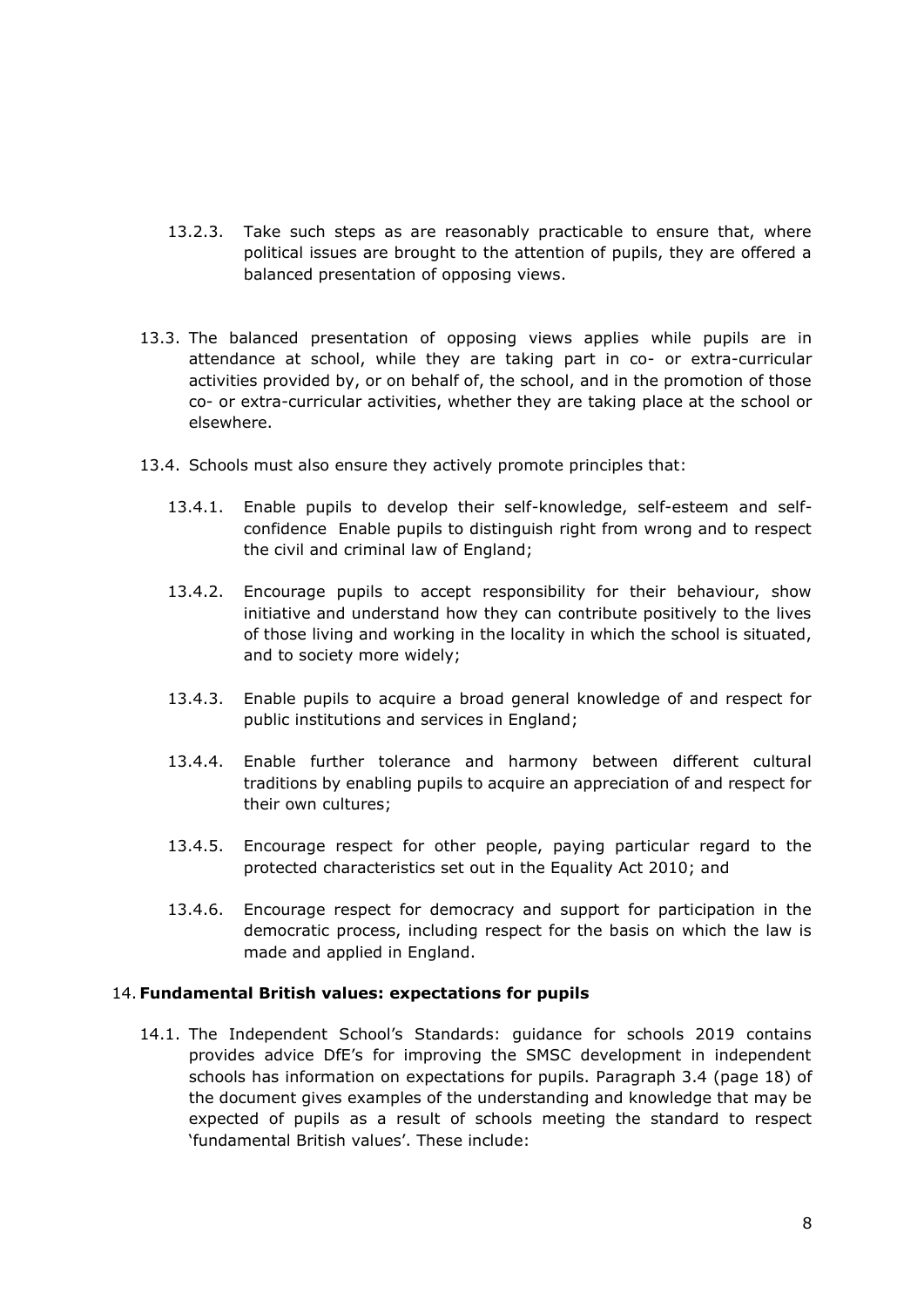- 14.1.1. An understanding as to how citizens can influence decision-making through the democratic process;
- 14.1.2. An understanding that participation in elections by those opposed to democracy should be allowed by law, but the success of such candidates is undesirable for the well-being of society if it would lead to the end of democracy;
- 14.1.3. An understanding that bodies such as the police and the army can be held to account by the people, through the democratic organs of government;
- 14.1.4. An understanding that the freedom to hold other faiths and beliefs is protected in law, and acceptance that other people having different faiths or beliefs to oneself (or having none) should not be the cause of prejudicial or discriminatory behaviour.

## 15. **How the School actively promotes fundamental British values**

## 15.1. **In the Pre-Prep**

15.1.1. **Democracy**: making decisions together:

- **a.** As part of a focus on self-confidence and self-awareness, staff allow children to make decisions for themselves as well as collectively for a class or year group. For example, at the beginning of the year, all classes make up their own 'Class rules'.
- **b.** As part of our restorative practice when dealing with incidents, children all have a voice and a part in 'what happens next'.
- **c.** times as part of planned lessons or as a consequence of an incident involve the children discussing their feelings, thoughts and ideas, with everybody respecting everyone else's point of view.
- **d.** Children are asked their views on a range of subjects, which may involve the raising of hands to share a view or cast a 'vote'.
- **e.** Teachers support the decisions that children make and provide activities that involve turn taking, sharing and collaboration. Children are given opportunities to develop enquiring minds – topics are often started with topic webs, topics are about finding out.
- 15.1.2. **Rule of law**: understanding that rules matter:
	- **a.** Teachers ensure that children understand their own and others' behaviour and its consequences and help them learn to distinguish right from wrong.
	- **b.** Class rules are made by children who collectively agree the rules help to ensure that all children understand that the rules apply to everyone.

#### 15.1.3. **Individual liberty**: freedom for all: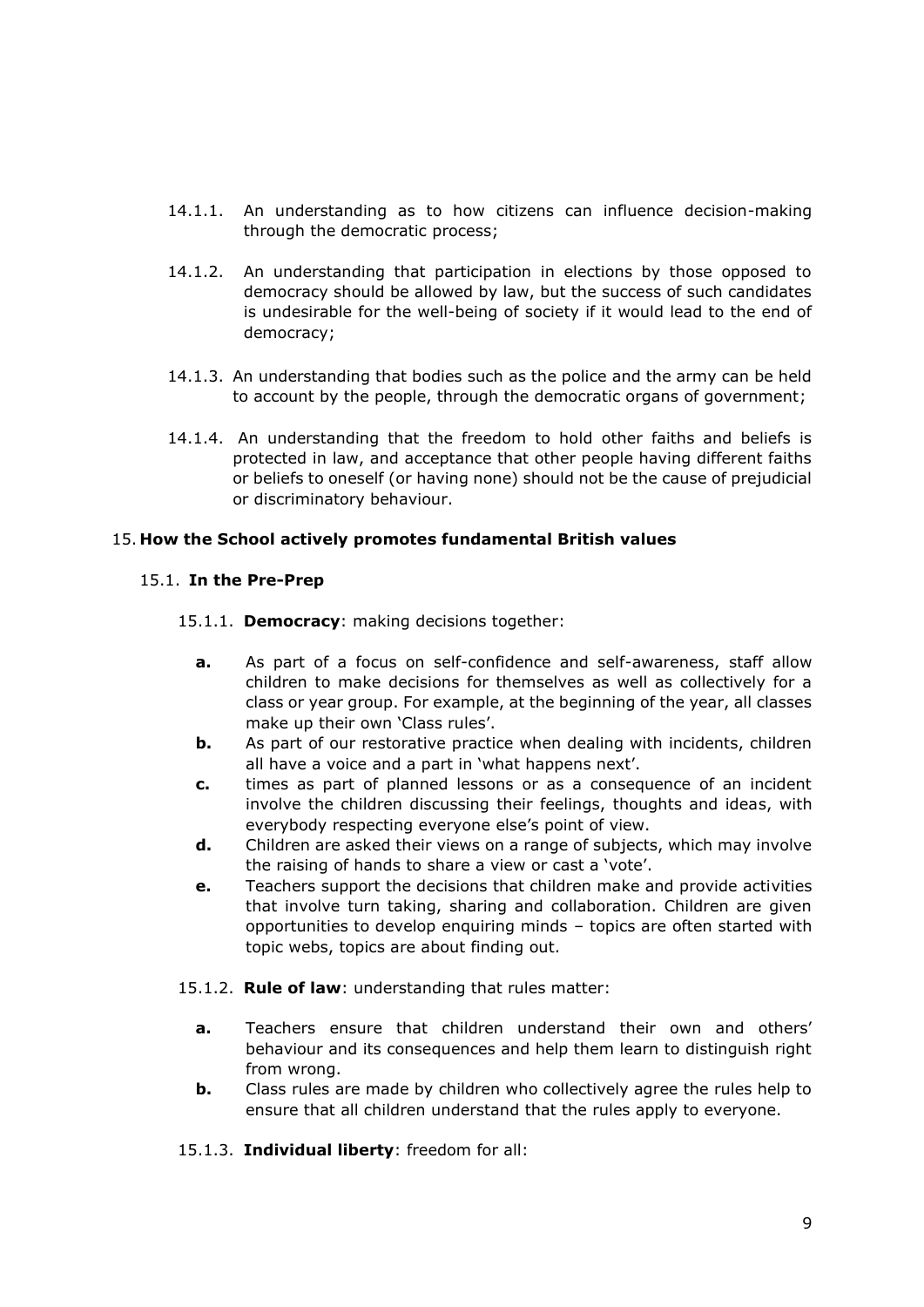- **a.** As soon as children start in the Nursery, they are encouraged to develop a positive sense of themselves.
- **b.** Staff provide opportunities for children to develop their self-knowledge, self-esteem and increase their confidence in their own abilities, for example through allowing children to take risks either in Stumble Trip Wood, where they can explore fairly independently, or in the classroom, for example ,when creating pictures, writing and so on. Children are encouraged to talk about their experiences and learning.
- **c.** Staff plan for a range of experiences that allow children to explore the language of feelings and responsibility, reflect on their differences and understand that we are free to have different opinions. Small groups, for example, may discuss what they feel about transferring into different year groups.
- 15.1.4. **Mutual respect** & **tolerance**: treat others, as you would like to be treated:
	- **a.** The School creates an ethos of inclusivity and tolerance where views, faiths, cultures and races are valued and children are engaged with the wider community.
	- **b.** There are a range of assemblies, which celebrate different festivals, for example, Divali. TPR lessons teach about different faiths. In Years 1 and 2, visitors or visits help the children to learn about different faiths. Where possible, parents or children talk about their personal experiences with regard to their own beliefs and traditions.
	- **c.** The School encourages a tolerance and appreciation of and respect for children's own and other cultures; we teach/talk about diversity in terms of similarities and differences between themselves and others and among families, faiths, communities, cultures and traditions and share and discuss practices, celebrations and experiences in class assemblies, and in celebrations such as Harvest Festival and Chinese New Year.
	- **d.** Staff always emphasise the importance of tolerant behaviours such as sharing and respecting other's opinions.
	- **e.** Staff promote diverse attitudes and challenge stereotypes, for example, sharing stories that reflect and value the diversity of children's experiences and providing resources and activities that challenge gender, cultural and racial stereotyping.
	- **f.** The School has access to a range of resources to reflect diversity a collection of books are available in the library and in book boxes in the classroom. There are a range of different skin-coloured dolls, and puzzles reflecting different cultures as well as women and men doing a range of jobs and people with disabilities, for example in wheelchairs. Paints reflect different colour skins; the School tries to ensure display pictures include a mix of girls, boys, and skin/hair colours. Our musical instruments are multicultural; sometimes the items in the role play areas reflect different lifestyles, for example, the woks in the playhouse. Many classrooms have a globe in them.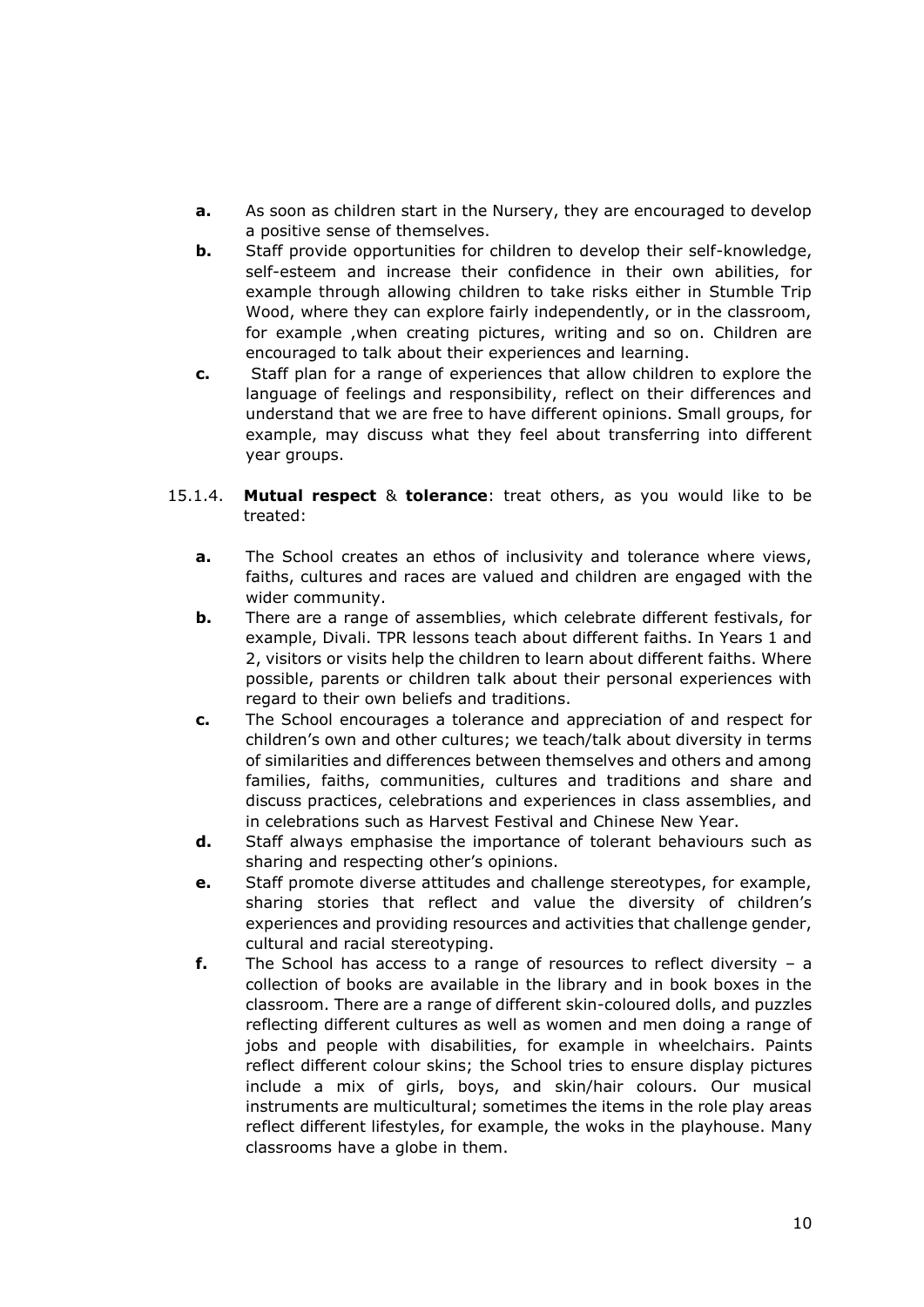# 15.2. **In the Prep School**

## 15.2.1. **Democracy**

- **a.** Provide pupils with a broad general knowledge of and promote respect for public institutions and services through lessons, assemblies and the PSHEE curriculum programme.
- **b.** The Smart School Council teaches pupils how they can influence decisionmaking through democratic processes.
- **c.** Include information about the advantages and disadvantages of democracy and how it works and has worked in Britain and abroad through the PSHEE, history, TPR, Latin and English curricula.
- **d.** Encourage pupils to be aware of injustice and think about ways in which this can be challenged through school processes or in the wider world, for example, through charity fundraising initiatives and awarenessraising campaigns, such as the support the School has provided to the Dalit school in India.
- **e.** Use assemblies to explore themes relating to democracy in the UK and around the world.
- **f.** Run shadow general elections to mirror national elections, giving the children the chance to participate in the process as candidates, party members and/or voters.

# 15.2.2. **Rule of Law**

- **a.** Ensure school rules and expectations are transparent, clear and fair, available for all to consult and that they are used consistently across the different areas and age groups within the school.
- **b.** Help pupils to distinguish right from wrong through discussion, the implementation of restorative practice and the modelling of positive behaviour.
- **c.** Help pupils to understand that the law and living under the rule of law is intended to protect individuals. Use opportunities in lessons to review understanding of the rule of law and its effects upon individuals and groups.
- **d.** Help pupils to understand that the law is to be respected through upholding and adhering to it as a community and to our own school rules.
- **e.** Use curricular opportunities to explore the differences between civil, criminal and religious law as they pertain to British and other societies.
- **f.** Explore the possibility of introducing police visits to build links between and understanding of the police force and its work to support local communities.

## 15.2.3. **Individual Liberty**

**a.** Support all pupils to develop positive self-esteem, self-confidence, selfawareness and self-knowledge.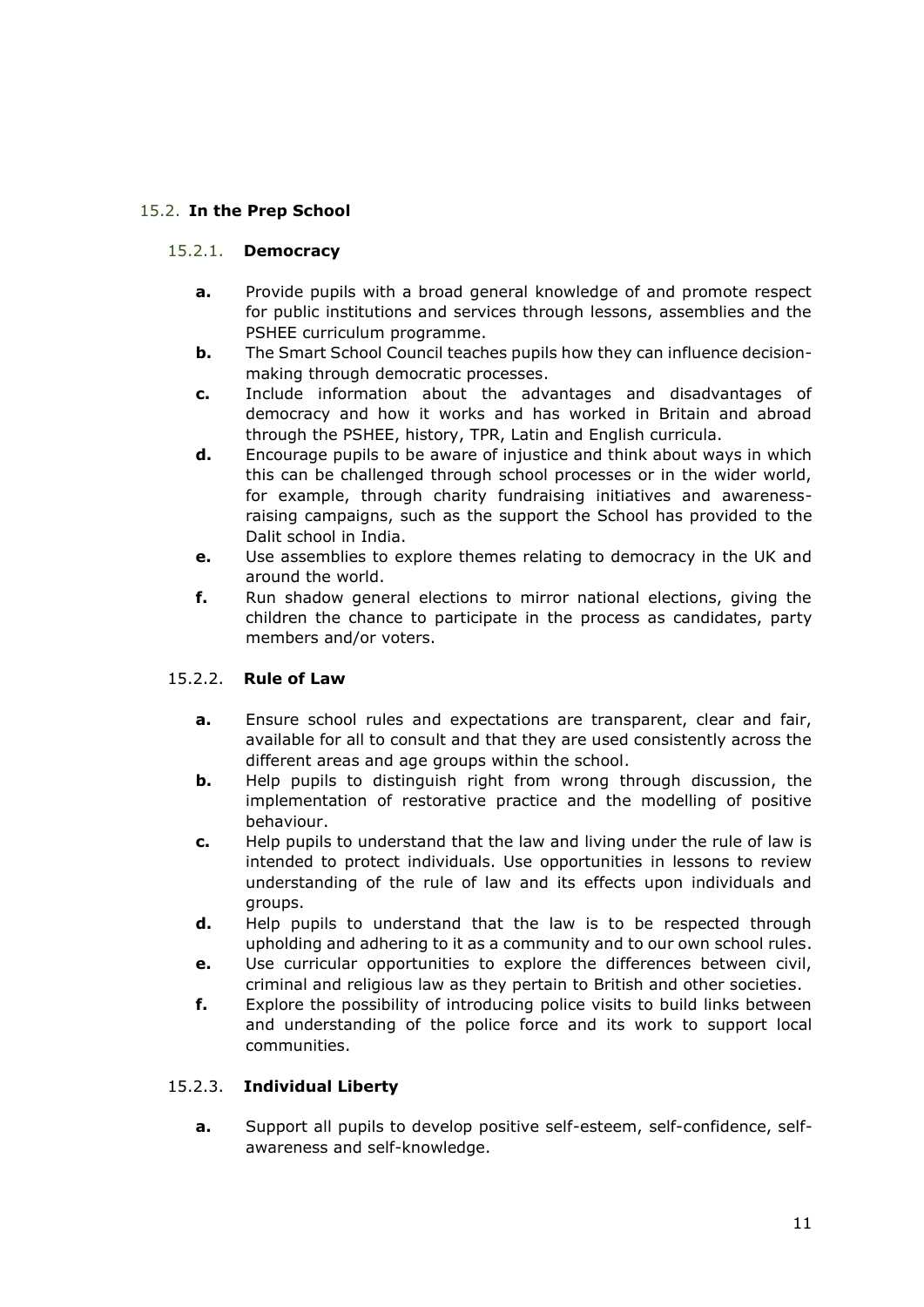- **b.** Encourage pupils to assume responsibility for their own behaviour and acknowledge the effects it may have on others.
- **c.** Challenge stereotypes and promote individuality at every opportunity, modelled by staff and older students to set positive examples through the school.
- **d.** Educate pupils to understand that their rights and liberties entail correlative responsibilities towards others.

## 15.2.4. **Respect and Tolerance**

- **a.** Promote respect for individual differences.
- **b.** Use curricular and co-curricular opportunities to expose pupils to British and other cultures, their ways of life and religion and beliefs; encourage and support pupils in developing their understanding and appreciation of these, encouraging acceptance of different ways of worship and different perspectives on faith where these are not themselves in conflict with fundamental British values.
- **c.** Use curricular opportunities in TPR and history, for example, to encourage critical thinking and deeper understanding of difference and beliefs.
- **d.** Discuss differences between people: race, gender, religion and beliefs, disability, sexuality and family situations such as young carers or looked after children, ensuring that pupils can understand these different elements within British society.
- **e.** In Years 7 and 8, discuss current affairs and issues, including areas such as terrorism and radicalisation.

## 16. **Summary**

- 16.1. All staff and pupils at the School are expected to behave with integrity, tolerance and compassion in their dealings with one another. The School provides opportunities for all pupils not only to explore their own cultures, but also to understand how these align with British values and how we can work together as a community for the greater good. Every member of the community has a part to play in enshrining the core values and beliefs so as to build a strong, united and democratic school. Where unfairness or bullying is found to exist, it will not be tolerated, and there will be an appropriate response that ensures the protection of the rights of individuals in the context of the promotion of fundamental British values.
- 16.2. Examples of opportunities and activities to promote fundamental British values at the School include:
	- 16.2.1. The promotion of British values to all students via Curriculum and Discovery Days;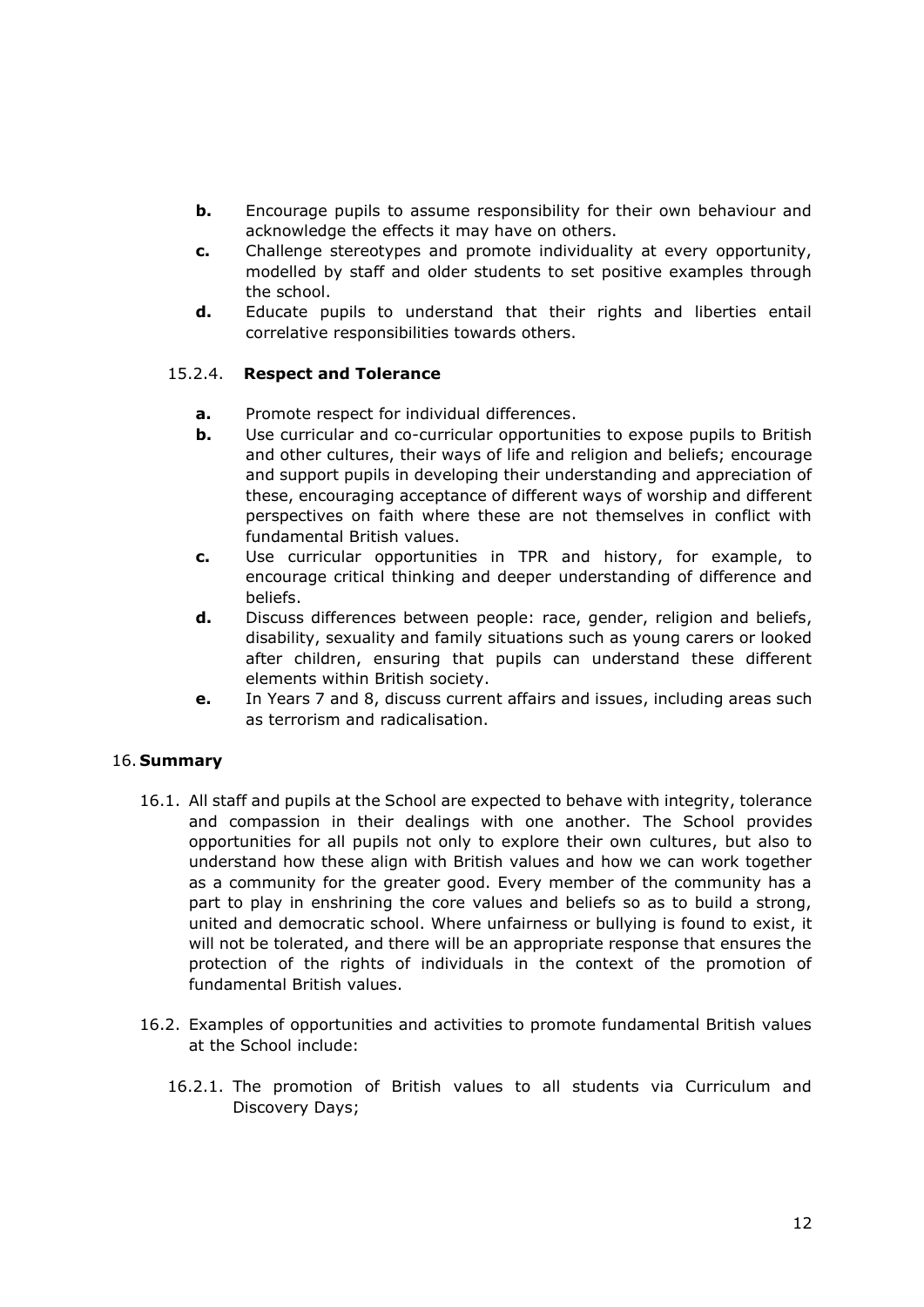- 16.2.2. In lessons, all students are encouraged to debate and discuss ideas, sharing and defending their beliefs in a way that is collaborative and supportive;
- 16.2.3. Teachers model positive behaviour and democratic values in their interactions with colleagues and pupils;
- 16.2.4. Subjects, such as art, use inspirational British people as focal points for topic work;
- 16.2.5. Assemblies are frequently used as vehicles through which the children are presented with examples of key moments, people or ideas from British history;
- 16.2.6. Lessons are exploited, when appropriate, to provide forums in which pupils can learn more about and question the notions of liberty, justice, democracy, law, governance, faith and belief systems. The School takes care to ensure that all pupils feel safe, secure and able to celebrate their own and each other's' backgrounds, beliefs and cultural practices.

#### 17. **Monitoring and Review**

- 17.1. There will be a formal review of this policy every two years, or earlier if significant changes to the systems and arrangements take place, or if legislation, regulatory requirements or best practice guidelines so require.
- 17.2. The effectiveness of the SMSC & British Values provision in the school is assessed on a regular basis via:
	- 17.2.1. academic monitoring of teaching and learning ;
	- 17.2.2. pastoral monitoring of behaviour and achievements;
	- 17.2.3. regular discussions at staff meetings.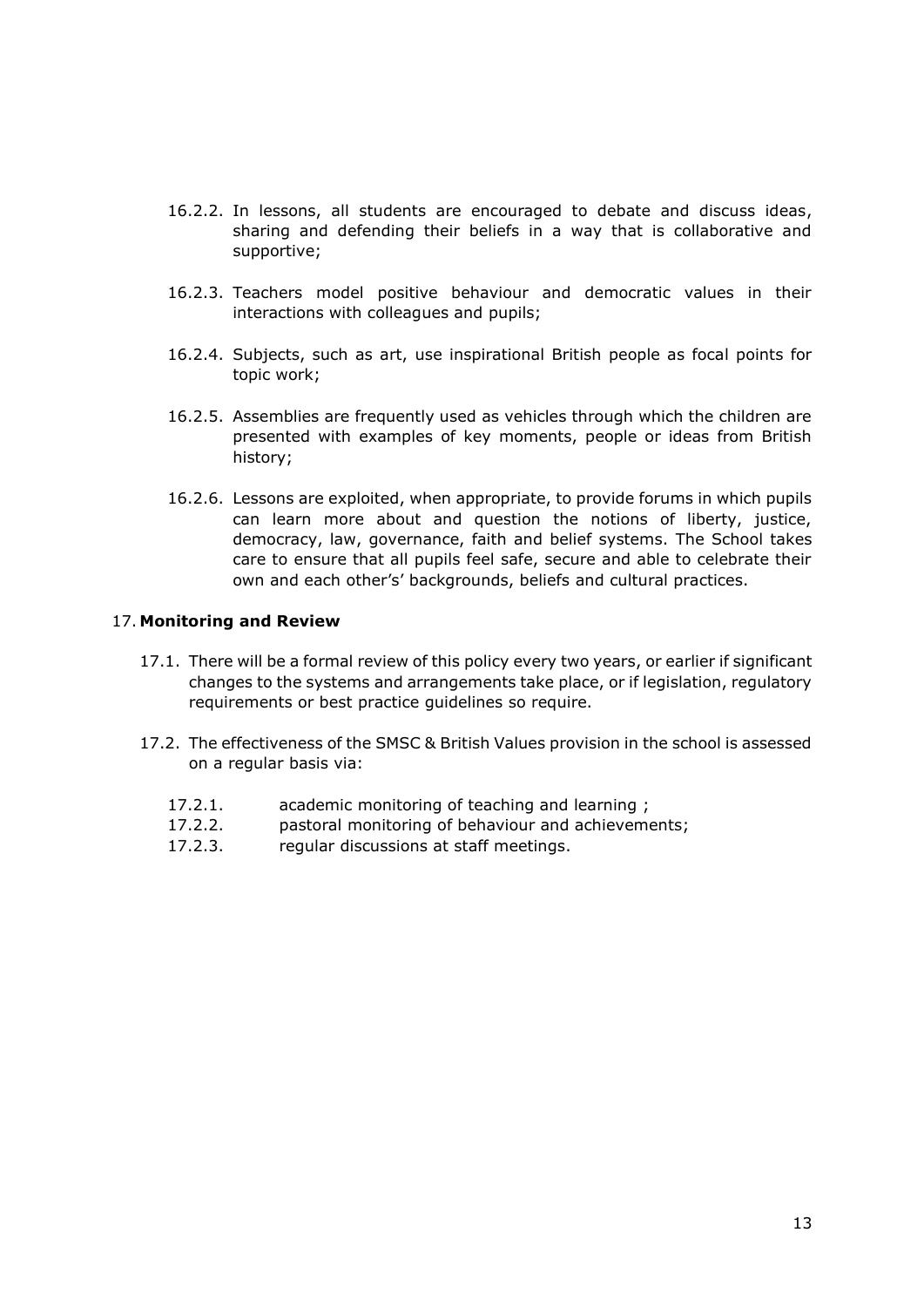| Governors' committee reviewing                          | <b>Education Committee</b>                                                                                                                           |
|---------------------------------------------------------|------------------------------------------------------------------------------------------------------------------------------------------------------|
| <b>Effective From</b>                                   | October 2021                                                                                                                                         |
| Date last formally approved                             |                                                                                                                                                      |
| Period of review                                        | Biannually                                                                                                                                           |
| Next review date                                        | October 2023                                                                                                                                         |
| Person responsible for implementation and<br>monitoring | Director of Curriculum                                                                                                                               |
| Related policies                                        | <b>Curriculum Policy</b><br>Equality and Accessibility Plan<br>Child Protection and Safeguarding<br><b>Policy</b><br>Behaviour and Discipline Policy |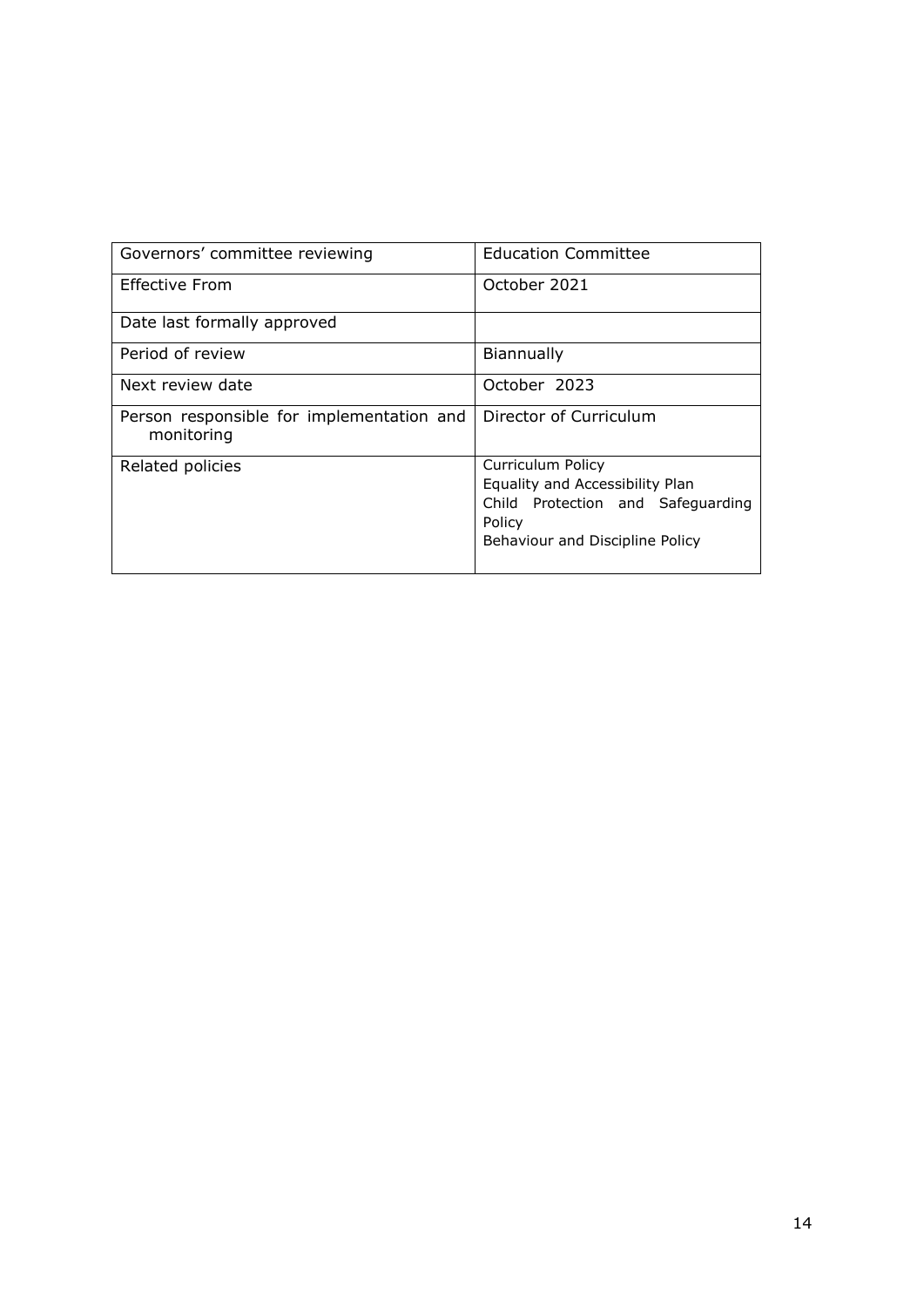## **Appendix: SMSC**

## **SMSC Requirements**

#### Pupils' spiritual development

- Beliefs, religious or otherwise, which inform their perspective on life and their interest in and respect for different people's feelings and values
- sense of enjoyment and fascination in learning about themselves, others and the world around them, including the intangible use of imagination and creativity in their learning
- willingness to reflect on their experiences.

## Pupils' moral development

- Ability to recognise the difference between right and wrong and their readiness to apply this understanding in their own lives
- understanding of the consequences of their actions
- interest in investigating, and offering reasoned views about, moral and ethical issues.

#### Pupils' social development

- use of a range of social skills in different contexts, including working and socialising with pupils from different religious, ethnic and socioeconomic backgrounds
- willingness to participate in a variety of social settings, cooperating well with others and being able to resolve conflicts effectively
- interest in, and understanding of, the way communities and societies function at a variety of levels.

## Pupils' cultural development

- understanding and appreciation of the wide range of cultural influences that have shaped their own heritage
- willingness to participate in, and respond to, for example, artistic, musical, sporting, mathematical, technological, scientific and cultural opportunities
- interest in exploring, understanding of, and respect for cultural diversity and the extent to which they understand, accept, respect and celebrate diversity, as shown by their attitudes towards different religious, ethnic and socio-economic groups in the local, national and global communities.

The following table shows how the themes and units of work within the PSHEE Programme contribute to the different aspects of the SMSC agenda. Those listed in brackets show area where there are links, rather than explicit teaching content.